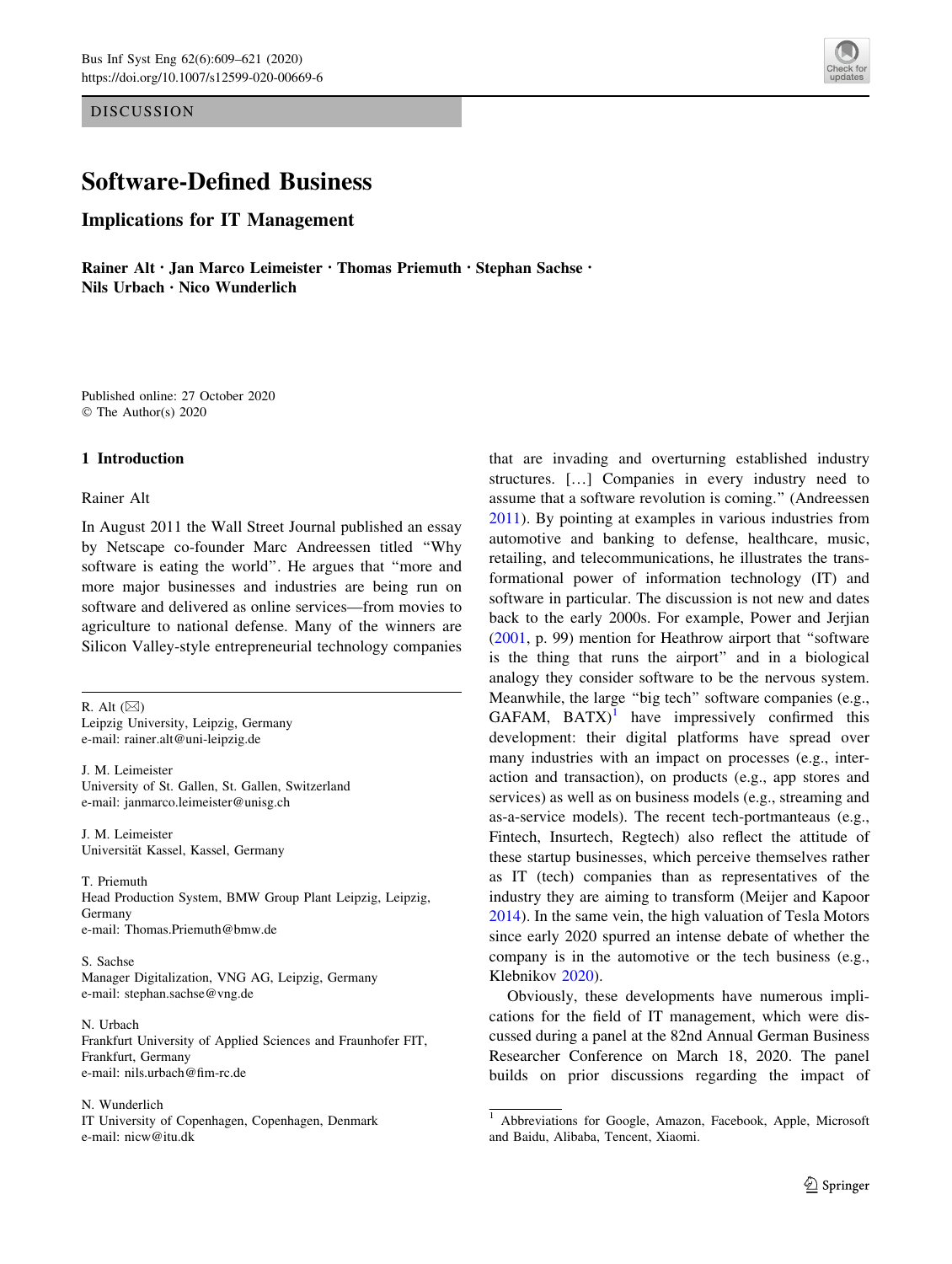digitalization on IT management. For example, a BISE discussion section in 2017 addressed the implications of the broad trend of digitalization for the field of Business Information Systems Engineering and pointed out new topics, such as digital innovation and transformation, which complement existing competencies (e.g., in modeling and managing enterprise IT). The discussion revealed strong arguments for the strategic role of IT and that business and IT departments as well as academia and practice need to collaborate more closely (Legner et al. [2017\)](#page-12-0). While these statements adopted a rather broad perspective, another discussion section focused on ''the impact of digitalization on the IT department'' (Urbach et al. [2019](#page-12-0)). It mentioned important and intricate challenges: On the one hand, IT departments need to move closer to the business units and, on the other hand, they need to constantly update their technological skills in an environment with a high pace of technological innovation. In a world ''eaten by software'' these developments are equally prevalent and lead to the question how businesses address these challenges, in particular, how they assess the dominant role of software, how activities in managing the software lifecycle should be organized, and what the implications are for the BISE community.

# 1.1 Ubiquity of Software

To set the stage, some basics regarding software shall be introduced. Together with the hardware, software constitutes a computer system and comprises ''computer programs, procedures and possibly associated documentation and data pertaining to the operation of a computer system.'' (IEEE [1990,](#page-11-0) p. 66). In today's world of miniaturized and networked hardware (''Internet of Things''), most physical objects have become computer systems and are coordinated by software. However, researchers observe a reversed relationship between hardware and software: increasingly, it is the software that defines the hardware and that leads to differentiation in the market (Zhu et al. [2016\)](#page-12-0). While the complexity of software is growing, hardware in many areas tends to be more standardized and simplified. For example, Tesla is aiming to reduce the complexity of a car's body from now 70 parts to four in the forthcoming Model Y and eventually plans only one part (Hampel [2020\)](#page-11-0). In contrast, each Tesla software update comprises additional functionalities, recently an assistant that recognizes traffic lights and stop signs. Enhancing physical objects with software and making them amenable to being coordinated virtually is only a first implication. It leads to a second implication, which allows physical objects to be complemented with services, thus resulting in smart service systems (e.g., Beverungen et al. [2019](#page-11-0)), which themselves consist of software. Examples of this servitization are manifold, for example, many car manufacturers now provide a variety of services from emergency assistance to car sharing. A third direction marks the substitution of physical objects with software, which has taken place early on, for instance the replacement of answering machines by voicemail service or that of physical music records by MP3 files. Thus, these developments support the vigor of software-defined business where material and immaterial resources may be managed electronically regardless of their location. Due to this ubiquity, Zhu et al. [\(2016](#page-12-0)) even coined the term software-defined anything, which is used in a more focused way in the notion of software-defined businesses. It extends the technological concepts of software-defined data center, software-defined network and software-defined storage, which strive for ondemand availability and efficient (re)configuration, in the business domain (Strikeleather [2017](#page-12-0), p. 84 f). In this sense, a software-defined business is an application-oriented interpretation and denotes organizations whose value creation (via processes, products, business models) strongly depends on software and services.

# 1.2 IT Management in Software-Defined Businesses

If software affects business processes, products, and business models alike, the question is how software-defined businesses can be organized to meet these developments. Traditionally, the obvious responsibility for these topics will be with IT management, which is recognized as an enterprise function that is concerned with planning, organizing, and controlling IT resources such as people, processes, technology, and data (e.g., Keel et al. [2007;](#page-11-0) Cragg et al. [2013\)](#page-11-0). Software, applications or IT services often range as one important area within the IT management or the CIO department, where the responsibilities for development and operations as well as for managing contacts with third-party software providers and the provision of the necessary development tools and environments are located. Although approaches in IT service management (e.g., ITIL, COBIT) have transformed IT departments into internal service providers that support line departments with (innovative) IT skills, the collaboration between the business and the IT side has remained difficult and led to statements like "IT is an island" (Peppard [2007](#page-12-0)) or the "business-IT divide'' (Rahimi et al. [2016\)](#page-12-0). Therefore, the question ''Whose responsibility is IT management?'' (Boynton et al. [1992](#page-11-0)) also applies to the software responsibilities and skills. In general, they might be centralized as well as decentralized within or without the organization's IT management function. Among current initiatives are:

• Decentralization Along the lines of digitalization, new approaches may be required that recognize digital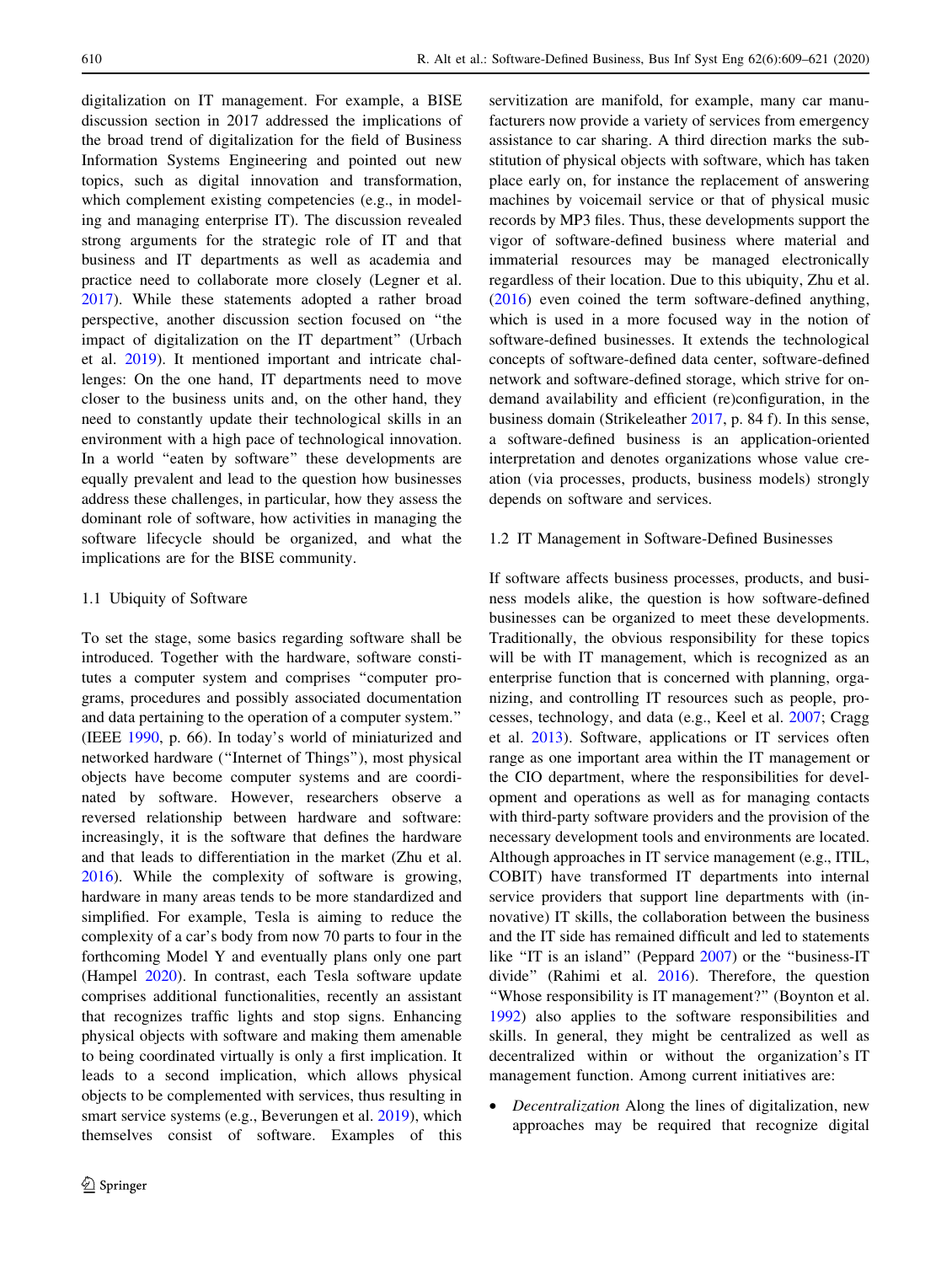competences as an inherent element in all organizational units. This direction is fostered by software development environments that only require basic configuration skills such as no-code and low-code solutions. It may be assumed that this empowers members in line organizations to already automate simple routine activities, but apparently it also brings along the challenges of shadow IT (e.g., Klotz et al. [2020\)](#page-11-0).

- Centralization Another path is to bundle software responsibilities in a separate department. For example, Volkswagen AG has created the new car.software organization unit in 2020 after having added a new function to its corporate board with the responsibility for group software activities (Volkswagen [2019](#page-12-0)). By ''spinning off'' the software responsibility from IT management into a dedicated organizational unit, software has arrived at eye level with the carmaker's traditional functional departments such as research and development, production and logistics, or sales and marketing.
- Agility Methodologies in software engineering have evolved from the waterfall to more iterative approaches, which also involve the user, i.e. the business side. For example, Scrum as a popular agile framework has explicitly defined the role of the product owner as a part of Scrum teams, which jointly deliver small results at short intervals. Recent developments, such as DevOps, enhance this thinking of continuous deliveries in the direction of operations as well as innovation (e.g., Alt et al. [2019\)](#page-11-0). In combination with a (digital) delivery pipeline, these are important prerequisites within companies to meet the customer expectations of continuous innovation, although the speed between the IT and line departments will often differ.
- Sourcing In view of constantly emerging new technologies, software development calls for a permanent mastery of new hardware and software. Specialized software companies and as-a-service providers should be recognized as partners in the software value chain (e.g., Agerfalk et al.  $2015$ ). Similar to other functional competencies (e.g., manufacturing), there is a challenge of defining the own core competencies and striking partnerships with external specialists from the software industry. Finding a suitable degree of insourcing and outsourcing will be important in the field of software as well.

These directions are not mutually exclusive and will require each organization to define their individual configuration. To collect various views on the current state as well as on future developments, the panel brought together representatives from academia and practice. They agree on the role of software in general, but emphasize different aspects on the relationship between IT and line departments, the relationship of analog and digital businesses, the integration of internal and external resources as well as the on the role of research and education.

# 2 Software Eats the World: The Role of Digital Value Creation for BISE Practice and Research

# Jan Marco Leimeister

''Software eats the world'' as a slogan from the early 2000s has often been attributed to Marc Andreessen, one of the most successful investors in the Silicon Valley venture scene. It has many facets: From a technological perspective, we have been seeing steep technological advances and innovations in hardware, algorithms, computing power, and data storage that have led to the rise of the cloud, the Internet of Things and also Big Data and Artificial Intelligence during the last two decades. The more our software eats the world, the more we enable the logic of softwarebased value creation to spread and evolve. From a value creation perspective, softwarization, understood as the use of a software solution, rather than traditional hardware, to solve a problem, is so much more than just the automation of existing processes and business models. We see more and more digital value creation (e.g., leveraging on marginal cost of zero, network effects, lock-in effects, etc.) to achieve exponential growth logic coming to areas that used to have traditional, linear value creation logics (growth is a function of input and marginal cost can never be below variable costs, etc.) (Leimeister [2020](#page-12-0)).

The advancement of digital environments to all our areas of business and private life enables entirely new designs and ways of value creation and value capturing, enabling much more attractive offerings to users and customers. Software and data are drivers for:

- ''User-centricity'', enabling interactive value creation with each user at large scale, individualizing performance, price, etc. at any moment, anywhere, in any way (Brenner et al. [2014](#page-11-0)).
- ''Everything as a service'', by modularizing all parts of a value network into partial services that can be offered (and combined) independently (Vargo et al. [2020](#page-12-0)).
- ''Digital First'', by designing and controlling scalable and highly profitable digital core components (Bharadwaj et al. [2013\)](#page-11-0), that allow the control of large value networks or ecosystems (such as, e.g., access to users, suppliers, etc.), frequently leading also to discontinuous innovations.
- "Always innovating", by constantly and frequently testing all services with real users and in real markets using prototyping or minimum viable products or A/B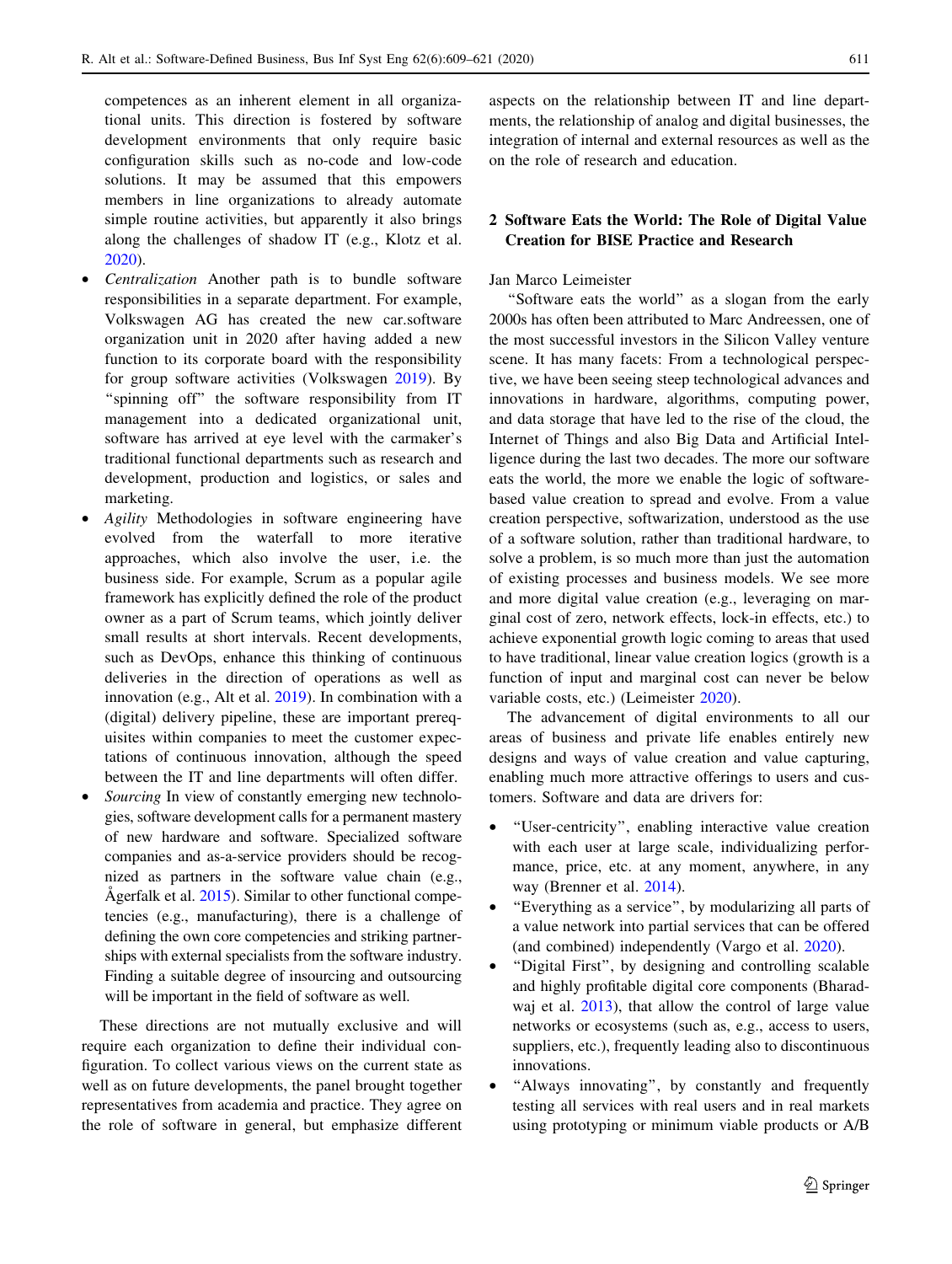tests, leading to unprecedented speed and scope of service innovations (Kohavi and Longbotham [2016\)](#page-11-0).

These trends and ways of thinking about how to innovate constantly and differently, in the same way as most digital companies have innovated, often lead to superior offerings and entirely new business logics, therefore challenge almost all incumbents. How are incumbent organizations and their business and IT functions responding to this? And which research communities are tackling this in an adequate way? We can see at least two extreme scenarios:

- IT eats Business As companies digitize their business to greater extents, the more similarities they share with software or internet companies. Let us look at the example of a large private Swiss bank that, after several attempts to master ''digital banking'', has recently decided to start an entirely new ''Direct Banking'' business unit to compete with the new players in the Fintech world. This digital business unit is headed by the former CIO of the bank, and it is run by a couple of hundred IT people and hardly any other staff—almost a revolution for the banking business in Switzerland. If the services of this direct banking unit are successful, they may easily be scaled up to be applied to all customers of the bank, across almost all markets the bank serves—with hardly more headcount needed. Therefore, the digital bank is run and managed by IT people, while applying the software business and digital value creation logic to the entire banking business.
- Business eats IT Volatile, uncertain, complex, and ambiguous (VUCA) environments increasingly characterize the current status of companies—and this is often considered to be the logical consequence of a more and more digital, interconnected, globalized world (Clegg et al. [2019](#page-11-0)). Improving organizational agility is one of the most frequently used approaches when trying to deal with such a ''new normal'', a VUCA world. Such agile transformations are currently high on the agenda of many boards. Organizational agility is frequently translated as the ability to better sense what is happening on the markets, to customers and competitors, etc., and to better respond to changes as fast and adequately as possible (Tallon et al. [2019\)](#page-12-0). This is a challenge that the software business has been facing for quite a while and which has led to the rise of agile work concepts such as Scrum. So many organizations now embrace such new work approaches originating from software/internet companies and apply them to their own non-IT units. We see concepts like DevOps, large scale Scrum frameworks (LESS, SAFE), etc., expanding from IT functions into the overall organization, trying to empower many of the elements of digital

value creation for the overall organization. Thus, software eating the world leads to VUCA and digital value creation and innovation everywhere, and challenges organizational structures, processes, and business models alike.

Let us look at the example of a large Swiss-French insurance company. The agile transformation was the most critical strategic objective of the whole board. In order to empower the business to transform to agile work practices and new digital work modes, the CIO decided to place over 70% of his staff and more than 80% of the budget directly into the business units. This bold move is remarkable, as most managers do not easily give up parts of their area of responsibility. It means a key change to the existing structure of the company, breaking up silos of IT and business—we want to be all digital now, is the slogan, and this is another way to leverage the potential of digital value creation for an insurance company. The CIO is now also the chief business innovation officer, responsible for the complete new digital business.

In conclusion, many associated with the BISE research community are concerned about the current state of the discipline. While some researchers seem to address these challenges our counterparts in practice experience, others seem to be reluctant or bypass these topics. It is of utmost importance for the field, but also for businesses and society to find answers to the questions of how to leverage the potentials of digital technologies and digital value creation in all areas of our economy and society. Let us hope that the debaters' positions contribute to an inspiring discourse on the future of the research on digital value creation in our discipline.

### 3 The Individual Degree of Digitalization

# Thomas Priemuth

Marc Andreessen's article ''Why Software Is Eating the World'' (Andreessen [2011](#page-11-0)) describes impressively and with many examples the technological and economic change that has significantly shaped the corporate world over the last two decades. The facts that illustrate this trend speak a clear language. In 2019, seven of the world's ten most valuable companies by market capitalization were Internet or IT companies (Microsoft, Apple, Amazon, Alphabet Inc., Facebook, Alibaba Group, and Tencent (Wikipedia [2020\)](#page-12-0)). The business models and value creation of these companies focus primarily on digital products or services such as software, digital services, platforms and ecosystems, data and streaming services or the digital mediation of products, services, and advertising.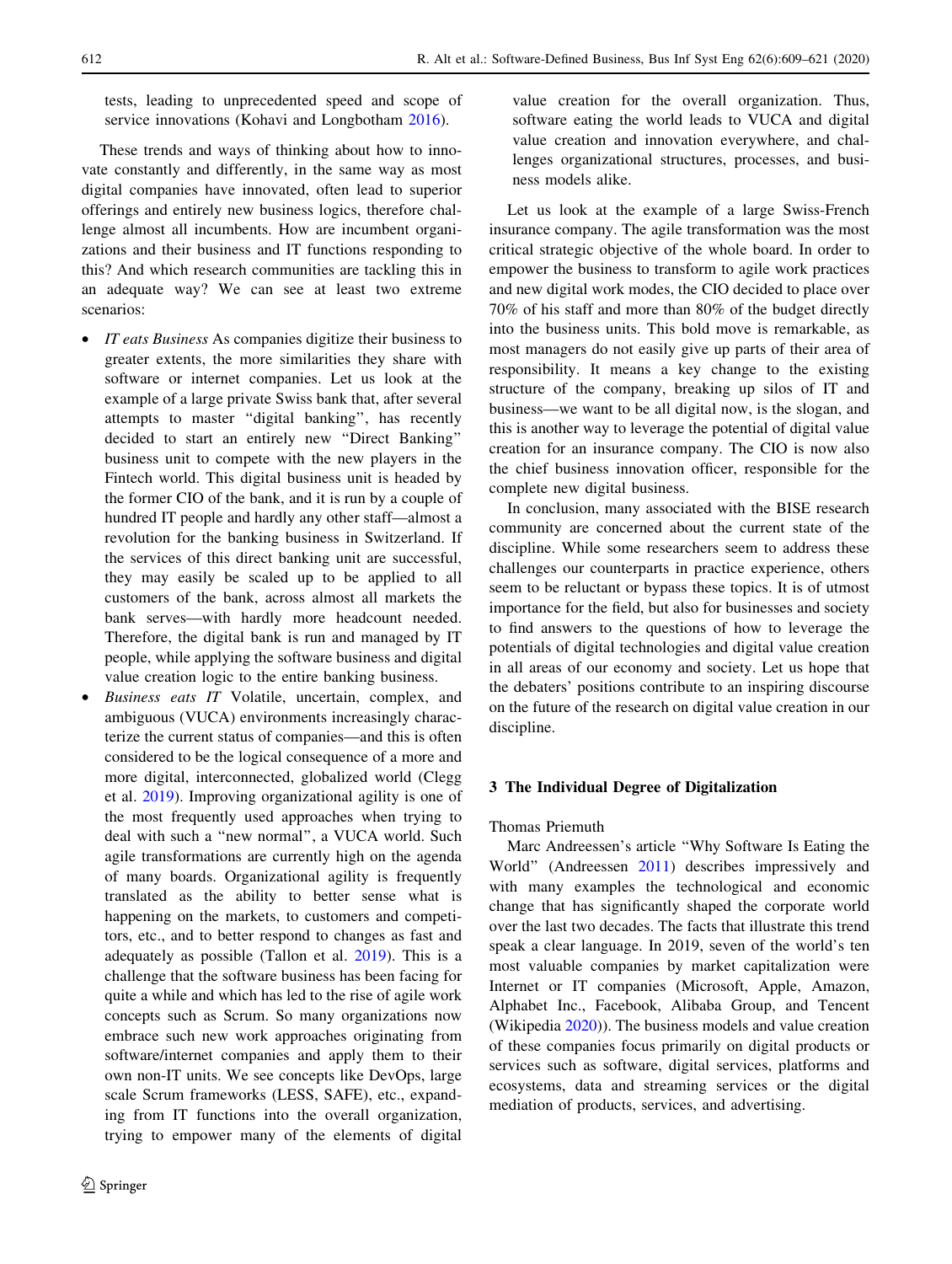#### 3.1 Physical Products are Not Obsolete

Several developments may be observed. On the one hand, completely new digital products and services have emerged due to new technological possibilities. On the other hand, former analog products have completely migrated disruptively to digital offers or IT increasingly supports the processes for the production of goods and services. Andreessen describes an extreme change in the economy towards mostly digital companies. These companies are IT companies in terms of structure, organization, applied methods and how value is created. However, can these developments be generalized, and will they affect every company?

In recent years, the change described by Andreessen has not only shaped economies worldwide but has also had a significant impact on the viewpoint of every individual in the population. New business models for private customers and companies, extreme growth rates, gigantic company takeovers, very high market capitalizations and high returns are naturally the focus of the stock markets, the media and thus also in people's personal perception. A focused perception automatically goes hand in hand with these facts, which are strongly in the economic and media spotlight. The focus is on the new, the front-runners, the game changers and moon shots.

To answer the question of how the trends described above affect existing and new companies in general, it is helpful to take a look at the structure of economies. Statistics show that in 2019 the ''information and communication'' sector accounted for 4.6% of the Germany GDP (Statistisches Bundesamt [2020\)](#page-12-0). Approximately 3.5 million and thus 99.6% of all enterprises in Germany are small and medium-sized enterprises (SMEs), which account for 58% of net value added in Germany (BVMW [2020\)](#page-11-0). In 2019, 19% of all German companies employed their own IT specialists. This means that over 80% of German companies do not have their own IT staff or IT organizations (Statista [2020\)](#page-12-0). How do Andreessen's statements and these statistics fit together?

Our everyday and professional life is already highly digitalized today and this trend will certainly intensify in the coming years. However, physical products or nondigital services will continue to account for a considerable proportion of this in the future. For the foreseeable future, people will have to eat something solid and drink something liquid, people will desire to travel to a real place and we are (yet) unable to beam goods or people to another place like in the movie classic ''Star Trek''. We need food, a real existing home, machines to produce products, vehicles to transport people and goods, medical help in emergencies, people to care for the needy and much more. It should be remembered, that a large part of the value added in our societies will remain physical (or analog) products and services in the future.

## 3.2 Softwarization Depends on Products and Services

However, depending on the branch of industry or service, IT and digitalization significantly support the processes of value creation, enrich them with new services and digital products or create new business models. To what extent are new and existing companies affected by these trends? The relevance for companies may be divided into three clusters, depending on which products or services represent the core performance of a company:

- Products and services are primarily digital In this case, new or existing products or services can be realized or conceivable in a completely digitalized form under the forecast of future technological developments. In these companies, the strategy, orientation, control and the necessary core competencies will clearly correspond to an IT/software company in the near future. If the core product today is still analog, the company must undergo a significant change towards the structures, process models, methods and architectures of an IT company. These products and services have experienced enormous growth in the last two decades, as they serve a previously non-existent segment. With increasing technical opportunities, this will continue in the coming years. However, the proportion of completely digitalized scopes accepted by society will slow down or become saturated in the long term.
- The added value of physical/non-digital products is significantly supported by IT or digital services The intended purpose of the products and services is based on a physical/non-digital core. However, important core processes such as production, finishing, marketing or sales are strongly supported by IT or by the integration of new services and products. The core task here is to strategically and precisely identify those areas that offer potential for IT- or software-supported improved efficiency or new value-added services. These will also be structured very similarly to IToriented structures. Depending on their strategic relevance, they need to be integrated into existing corporate structures either as internal services or as external services. In the future, the digital part could very well make up a considerable part or even the majority of the business model or company earnings. With regard to the mentioned statistical data, it is clear that this is the area in which most changes may be anticipated in the future.
- Products or services that will retain their right to exist completely analog in the future and cannot be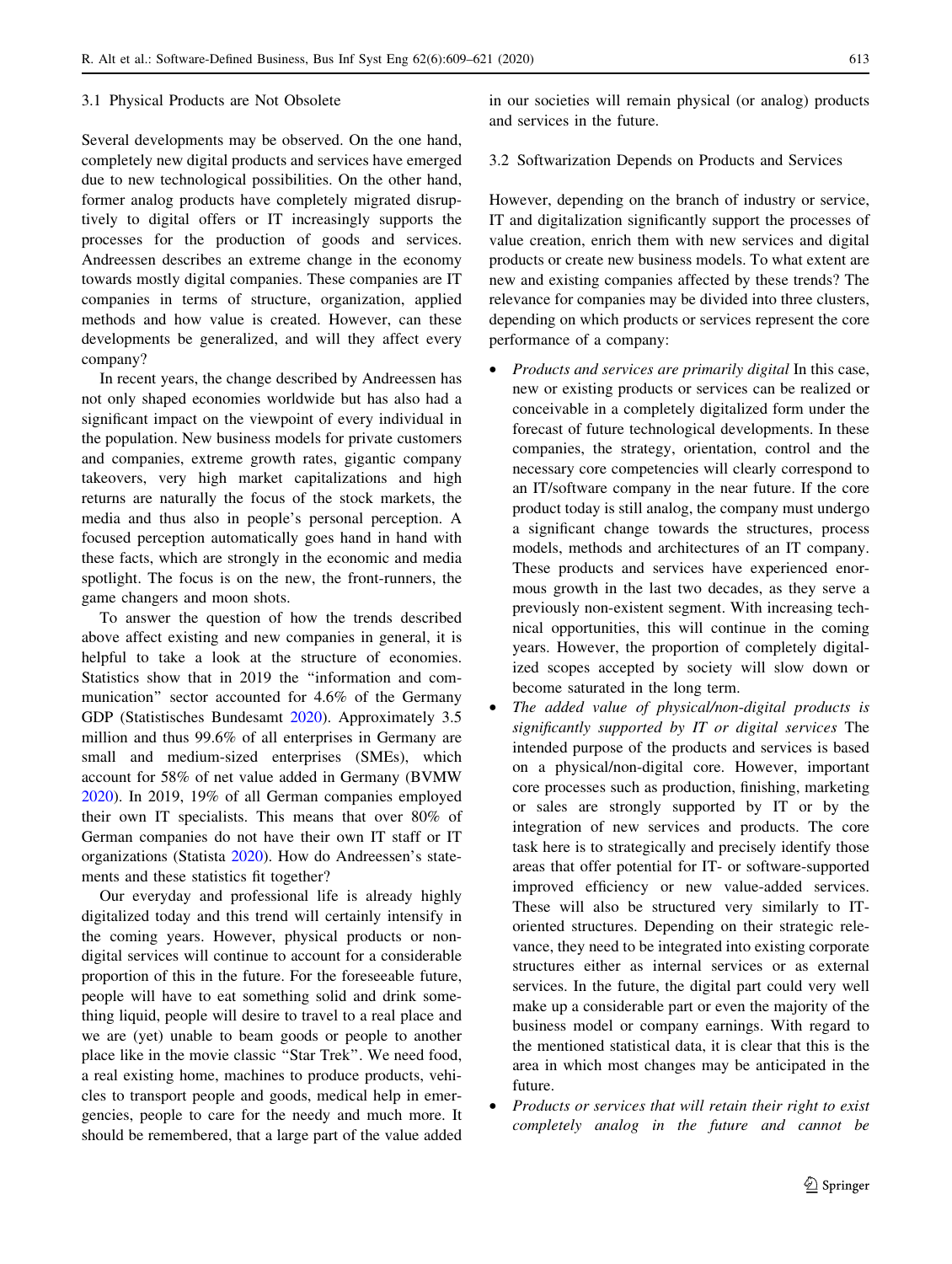significantly supported by digital processes or services The existence of these products and services may be based on several factors: First, a digitalization of the product or digital support of the value-added processes is technologically not possible. Second, the product/ service is very strongly influenced by physical properties of objects such as their haptics and physical use. Third, the integration of digital elements is explicitly and deliberately avoided. Due to the already existing penetration of IT in the value chains of products and services, it is to be expected that this part will decrease strongly.

A classification in these three clusters (see Fig. 1) is the challenge for new business ideas, but also for the strategic orientation of existing businesses, which every company has to answer correctly in order to continue to grow. Highly appropriate to this discussion is a contribution by Marc Andreessen, which he recently published on the website of his investment company. He criticizes the ability to manufacture physical products quickly and flexibly in the context of the Corona crisis. The article is aptly titled ''It's time to build'' and he states that ,,We see this today with the things we urgently need but don't have. We don't have enough coronavirus tests, or test materials—including, amazingly, cotton swabs and common reagents. We don't have enough ventilators, negative pressure rooms, and ICU beds […] Why do we not have these things? […] We could have these things but we chose not to—specifically we chose not to have the mechanisms, the factories, the systems to make these things. We chose not to \*build\*.''(Andreessen [2020\)](#page-11-0).

This quote shows a different focus for Andreessen compared to his 2011 article, where the success of the companies described shows the power of change and the multitude of new options that IT offers. The descriptions from the current crisis also highlight the need to be able to

produce analog and physical products efficiently and flexibly. A review from both perspectives should therefore be considered for future strategic orientations. A society needs to strike the right balance between being highly innovative and digitalized on the one hand and producing all the basic (and possibly non-digital) products it requires on the other.

# 3.3 Conclusion

What relevance can be deduced from these considerations for the teaching of economic sciences? Future industrial engineers, business economists and managers do not need to be programming specialists. However, they do need a basic understanding of how IT works and of its potential, as well as basic IT architecture knowledge and the ability to understand and combine both worlds. The goal must be to enable students to transform this knowledge into strategy and then put it together to create a successful business model for the future of companies. It is therefore essential to convey a basic understanding of IT in the economic sciences. However, this should not only be deepened in academic education. The foundations for this should be laid during school education and anchored in the curriculum at an early stage.

In summary, there is no doubt that digitalization and IT are becoming increasingly important. They enjoy constant innovation and will continue to shape companies in terms of organization, structure and methods. At the same time, both analog and physical products and services will continue to retain their legitimacy. When looking at the three clusters above, it may be assumed that the second cluster will experience the greatest change. Depending on the influence of IT on the end product or its value chain, the degree of digitalization in companies varies greatly and must be assessed on a case-by-case basis.

| <b>Cluster 1</b>                                                    | <b>Cluster 2</b>                                                                                  | <b>Cluster 3</b>                                     |
|---------------------------------------------------------------------|---------------------------------------------------------------------------------------------------|------------------------------------------------------|
| fully or strongly<br>digitalized                                    | partly<br>partly                                                                                  | little to no<br>digitalization                       |
| Companies that<br>are structured in<br>analogy to $IT$<br>companies | Companies that must significantly<br>integrate IT into their business processes<br>and structures | Companies in<br>which IT plays a<br>subordinate role |

Fig. 1 Potentials for softwarization in three clusters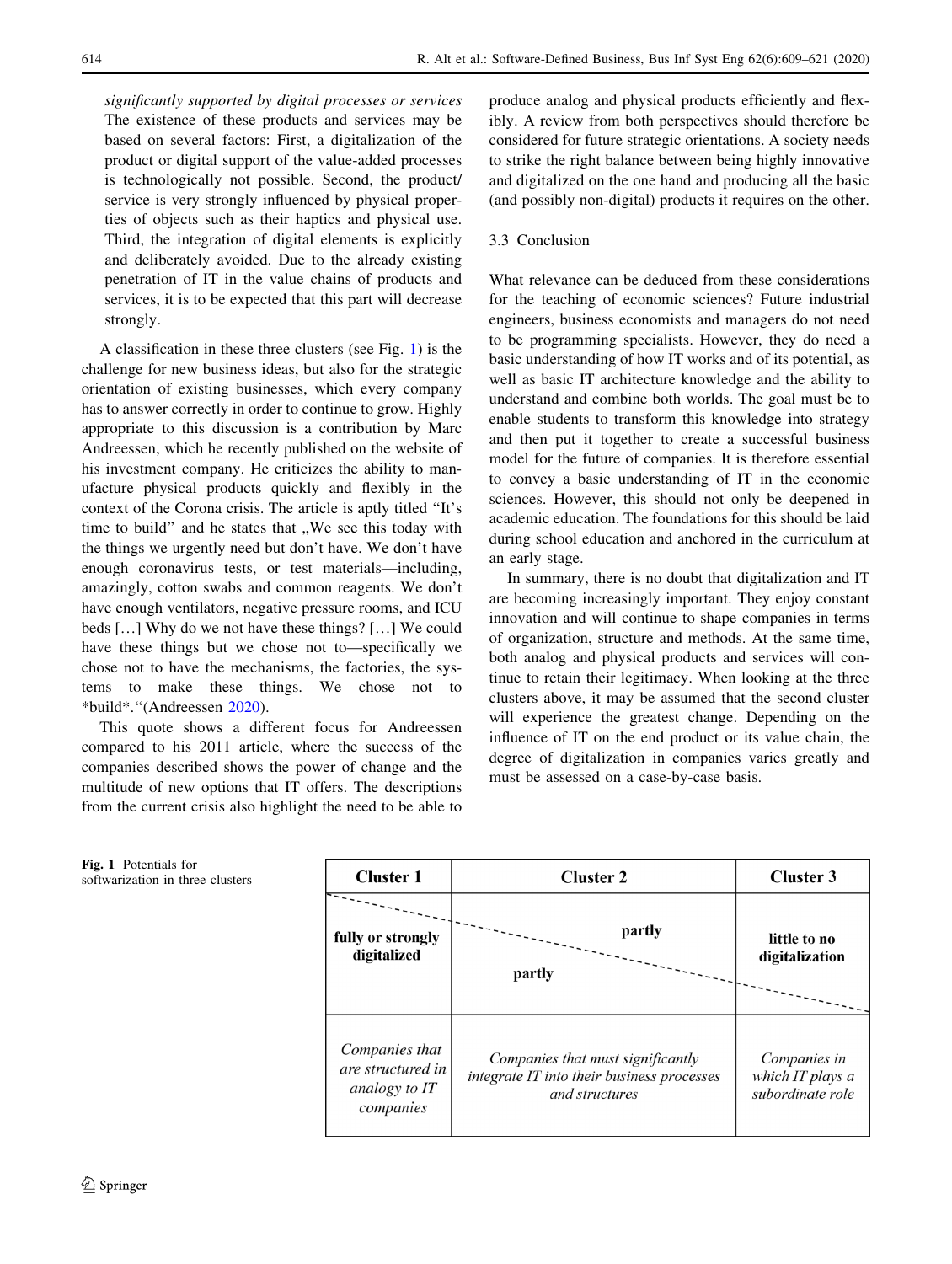#### 4 Empower the People–Empower the Company

#### Stephan Sachse

The ongoing discussion about technological trends, changing paradigms and the like do not have any significant impact on the economy if those concepts are not adopted by businesses. Bringing those ideas to life, in a valuable way, is subject to IT-management. The success of any efforts towards software-defined business is based on some key factors, which I believe are usually overlooked:

First, in a business context, IT is too important to leave it solely to the IT department. It needs a holistic approach and I have observed great accomplishments if the role of the CIO is joined by executives that are also responsible for business, financial, or HR departments. This allows a more aligned view on the plethora of subjects that are nowadays referred to as digital transformation. A transformation of a company, for instance towards a software-defined business, is a holistic change process for any incumbent company that has non-digital roots. Backed by C-level attention, a dedicated change management organization must be implemented. Every company that devises the challenges of that change process might conclude that this organization may better be established outside the IT department. From my experience, the non-technological aspects are the most difficult ones in that transformation process and are the ones that need the most persistence.

Second, the immanent transformation of business towards software-defined or at least digital-augmented companies is backed by current technological advances. However, it turns out that not the omnipresent trends such as blockchain or AI lead to a fundamental change in incumbent companies. There are more subtle trends that bring things forward: Becoming a more digital company requires a self-reflecting internal view. It is the inner "machine room" that needs to undergo a brush-up. Since value creation in most companies is driven by employees, the key is to advance the workforce. Besides streamlining and enhancing communication and collaboration infrastructures, I believe in the power of low-code and no-codetools to augment a substantial amount of employees with next-level abilities. Enabling those in the company that run the processes and profoundly understand the business to solve everyday problems themselves, brings unknown benefits to the company: activities are accelerated, knowledge is accumulated, problems are no longer delegated, employees feel new meaning in their work—in short, a transformation process is initiated that shows immediate paybacks. I am still amazed by the  $50+$ -yearold secretary that handled a plethora of everyday processes by hand until she was briefly introduced to MS PowerAutomate. Shortly after, she automated many ill-defined business processes on her own.

An implication of this trend is the decentralization of IT. Business units receive the tools to help themselves in many situations which are often not captured,e.g., by process charts. This is no new trend at all—just think of Excel scripts that have existed for decades and are utilized by "experts" in many business units. Low-code and no-code tools, in conjunction with cloud-based infrastructures, mark the next leap in the IT-abilities of business units. It comes with some new challenges—but I believe these challenges are worth their effort for any company.

Management processes must adapt to this new situation. The IT department is no longer the single point of solution for every process that needs to be automated. Moreover, this change unleashes resources for IT to cover more complex or more meaningful requirements in the future. For managers the main issue is to find their new role in appropriately governing that environment. They have to embrace a world where digital solutions emerge at any time within the company. Now they have to actively monitor and trace digital workflows and apps. No longer is a requirement brought to their attention before any action takes place. A company no longer runs the risk of being paralyzed by IT managers that seek their fortune in convenient management processes.

Third, the key to the sustainable transformation of businesses lies in the empowerment of the workforce. Any single worker must understand the necessity for new ways of work, lean and agile structures, and customer-centricity. Besides the provisioning of modern tools, like the abovementioned low-code platforms, education and human resources development, is essential to create a truly digital company, outside of any showroom or innovation lab. Teaching a digital skillset first requires to be aware of the necessary skills and second to teach them at scale within the company.

Bringing these skills to life, and more importantly, keeping them alive is subject to the working culture. Progress must be embraced, mistakes must be allowed, initiative must be rewarded. Technology and tools that are introduced into a company without these prerequisites, skills, and this culture are condemned to fail. To conclude, becoming a software-defined business is all about toolset, skillset, and mindset. Each of these factors must be present throughout the entire company to the right degree. IT must be tightly woven into the business units and the classical IT department must evolve beyond the solution of humble everyday tasks that business units better deal with on their own. Whatever empowers the employee should eagerly be examined.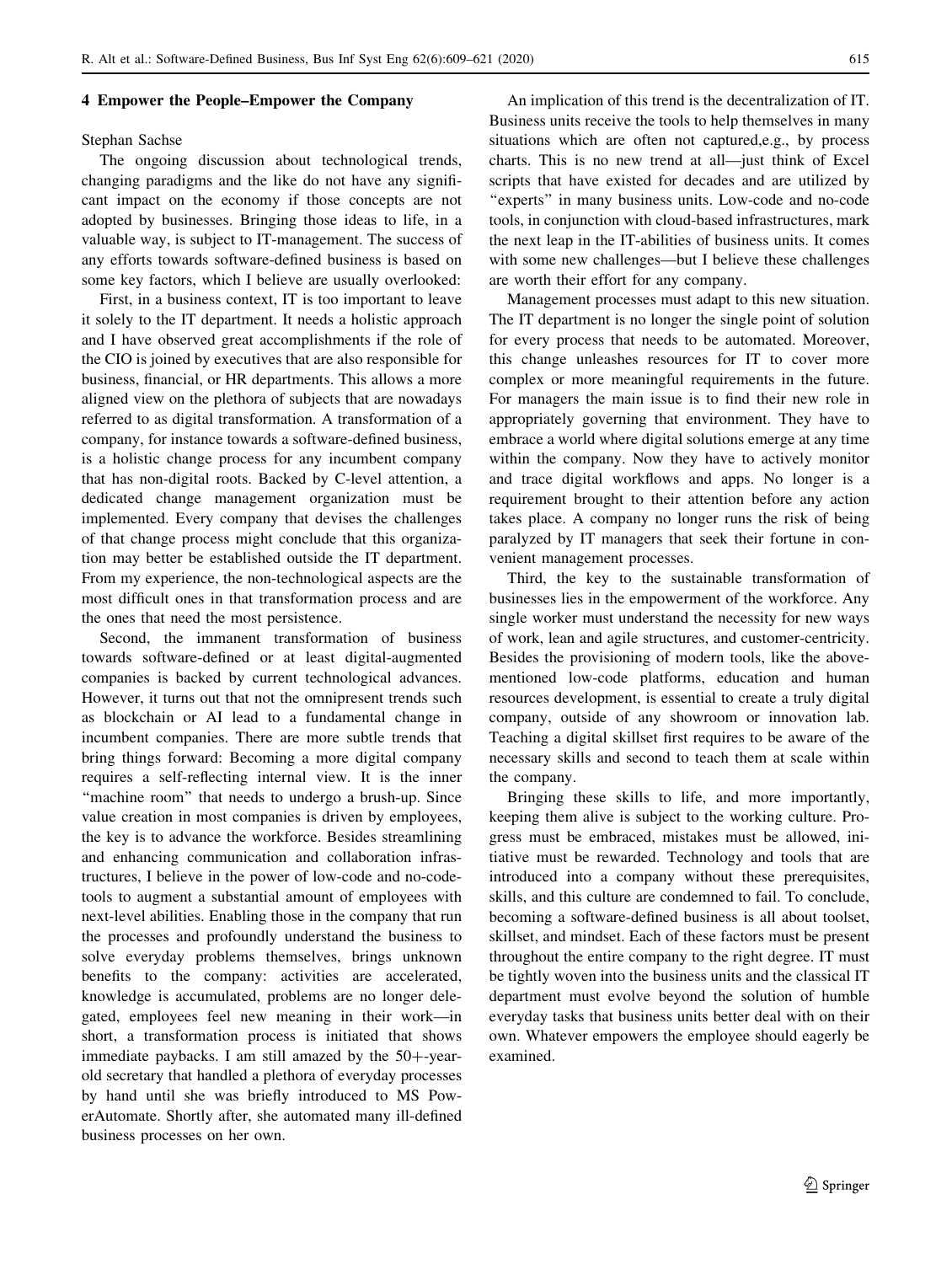# 5 The Digital Company: Moving from Software-Based to Software-Driven Management

# Nils Urbach

Over the past decades, digital technologies have changed the ways companies are doing business. In this context, particularly software's importance for the corporate world has grown substantially (Andreessen [2011\)](#page-11-0). Already a few years ago, Scott Farquhar, Atlassian's co-founder, emphasized that ''companies now only fit into two buckets: either becoming a software company, or being disrupted by one'' (White [2014\)](#page-12-0). Although such a statement may be biased, seen with the eyes of a corporate software vendor, he was mostly right in his assessment of the changing power structures of the corporate world. Today, software-based (digital) innovations are both crucial and a key market differentiator for many businesses (Legner et al. [2017](#page-12-0)). The value creation processes of many successful companies center around and depend on software. At the same time, the application fields of software in the corporate world have changed. While in the past software was mostly used to support business processes, its roles have shifted to become a company's product (for software companies such as SAP or Microsoft), an inherent part of product-service bundles (for digital service providers such as SONOS or Tesla), or the basis for entire business models (for digital businesses such as Google or Facebook). Nowadays, we see that particularly companies that place software at the center of their business attain success; they regard software development as their core competency and everything else as a replaceable commodity. In this sense, Tesla considers itself a software company and a leader in utilizing artificial intelligence (AI) for autonomous driving rather than a car manufacturer (Aziza [2019\)](#page-11-0).

Software's increased and increasing importance in business has several implications for corporate and IT managers, both at the strategic and operational levels. Concerning the strategic implications, we can consider software to be a dominant driver of servitization, the transformation process that shifts a company's business model and logic from product-centric to service-centric (Kowalkowski et al. [2017](#page-11-0)). In this context, digitalization enables firms to reconfigure their service business, in that services that previously required local presence and high customer interactions can increasingly use back-end units; further, new services are becoming increasingly softwarecentric (Sklyar et al. [2019\)](#page-12-0). This is also why we see a considerable blurredness of boundaries between business and IT departments and an increasing fusion of the two. Already, more and more companies are following the concept of business-managed IT—the autonomous procurement, deployment, and management of IT instances by business entities in alignment with the IT department, or a split responsibility model (Klotz et al. [2019](#page-11-0)). This development is meaningful because digital innovations can only occur in close cooperation between business and IT and should ideally be created where they will be used later on—i.e., in digital business departments (Urbach and Ahlemann [2019\)](#page-12-0). A strategic challenge regarding software relates to its being both a commodity and a mission-critical resource for most companies. Besides finding out in which application fields software is either a commodity or a differentiator, companies need flexibility in managing software, considering its importance in relation to among other IT infrastructures, governance mechanisms, and organizational designs, which ensure such necessary flexibility.

At the operational level, several developments are addressing the changing requirements of software-defined businesses. In software development, we see concepts such as DevOps, as the integration of development and operations to deliver software applications faster and at a higher quality than traditional approaches (Ebert et al. [2016](#page-11-0)). Further, low-code and no-code development platforms allow (non)programmers to create software applications via graphical user interfaces and configuration instead of doing so via traditional programming (Totterdale [2018](#page-12-0)). By allowing business employees without a sound software development background to build and test software, they contribute to the blurred boundaries between business and IT. To cope with the related organizational challenges and to address the quest for more agility and speed in generating (software) innovation, companies increasingly rely on agile organizational setups. Here, they can benefit from their experiences with agile IT setups (Jöhnk et al.  $2017$ ) and can transfer insights to the whole organization. Finally, many companies have realized that running a softwaredefined business requires skills and competencies that are not yet available in-house. In such a case, strategic partnerships with technology companies can be an option to address this shortage (Urbach and Ahlemann [2019](#page-12-0)). It also seems increasingly reasonable for incumbents to evaluate and lever the potential of external innovation sources originating from startups. For instance, from the perspective of banks, Fintechs are increasingly seen not only as a source of disruption but also as an opportunity for collaboration and increased innovation (Drasch et al. [2018\)](#page-11-0).

Considering the future of corporate software usage, several developments will further increase software's importance in business environments. Software remains and will also in future be the major driver of the increasing automation of business processes. One example is robotic process automation (RPA), an approach to automating processes within a broad pool of different technologies. RPA development environments provide intuitive user interfaces that foster usability and rapid implementation of software robots. These software bots access systems and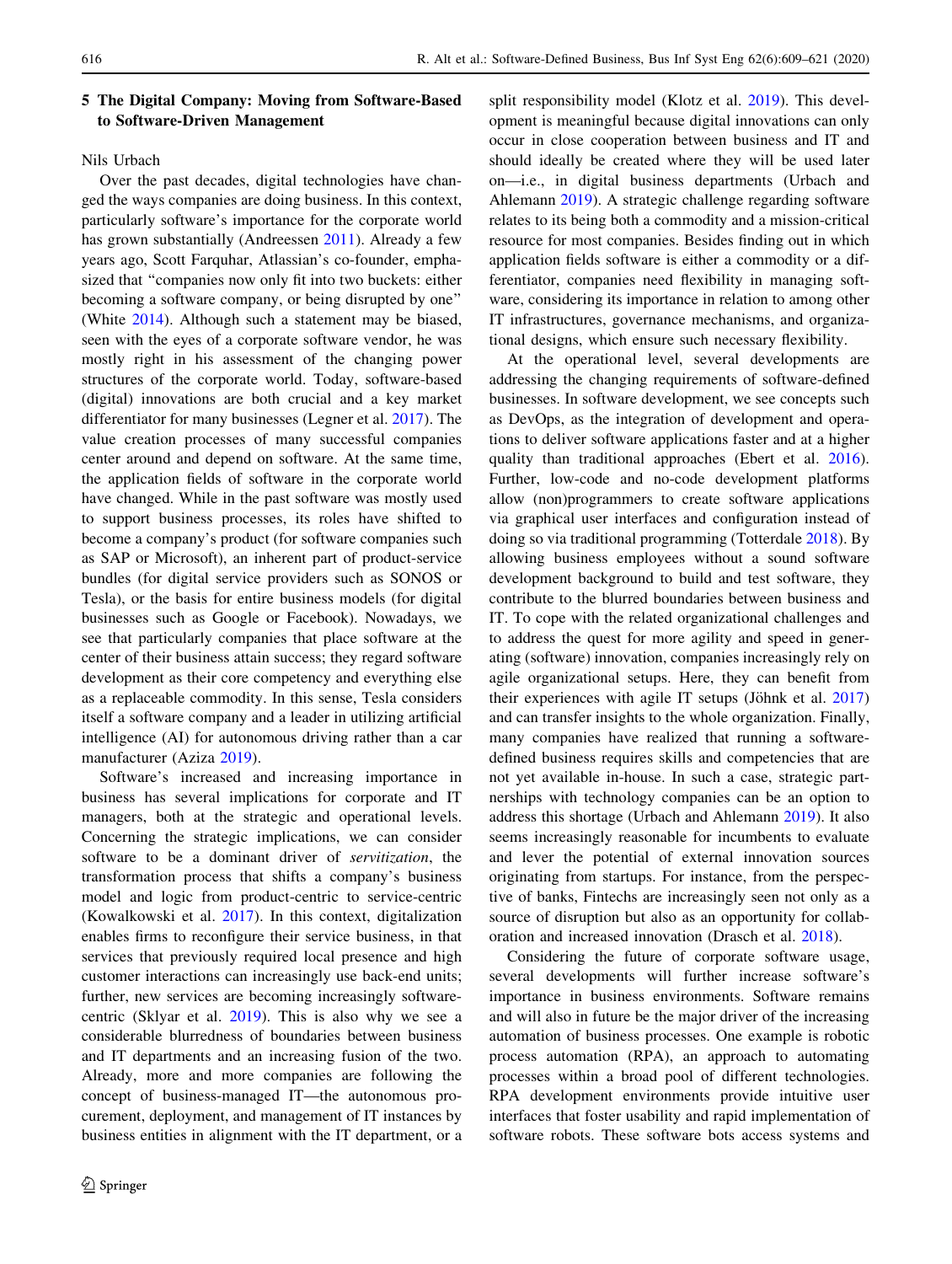perform tasks similar to humans or imitate them, automating processes originally performed by human work (Hofmann et al. [2020](#page-11-0)). A key novelty of RPA is that software increasingly uses other software. Further, while "software is eating the world," new technological developments are waiting in the wings to change the roles and applications of software, in the same way as cloud computing and container technologies (docker) have done in the past few years. With the further development of emerging technologies, the software industry itself could also be at risk of being eaten. In this vein, AI is considered the next disruption to ''eating software'' (van Attekum et al. [2019\)](#page-12-0). Individual and corporate software design and development capabilities become even more important through these progressions.

The advancements in corporate software utilization also lead to new challenges. To date, software usability engineering's key goal has been to design human–computer interfaces with high usability and user-friendliness; in this context, the roles of IT artifacts and the users are clearly defined. In the future, software will be more than a simple ''IT artifact in use'' and will increasingly develop into an interaction partner for human users (such as a personal assistant). This development may require a change in software design, increasingly focusing on holistic user-IT artifact interaction instead of a narrow usability perspective (Alan et al. [2020](#page-11-0)). Further, software's growing relevance in business and the increasing need for software-based innovation for a short time-to-market will lead to even more heterogeneous IT landscapes than we find in many companies today. This development may result in some kind of legacy problem 2.0. To overcome this challenge, a stable IT backbone with a flexible and modular architecture that enables the rapid and easy implementation of new modules is required (Urbach and Ahlemann [2019](#page-12-0)). At the same time, we expect that a new wave of IT architectural consolidation and standardization will become necessary in order to cope with the increasing complexity.

What are the implications of software's growing business relevance for the business and IS disciplines? As we increasingly see business and IT tasks blend in many companies, corporate management is developing into digital management. Today's corporate challenges require solid IT know-how; further, many business administration (research) questions can simply no longer be answered without at least some IT knowledge. Thus, in teaching, basic IT skills such as programming and system design will become more and more important, also for currently nontechnical programs. Moreover, a closer integration of business and IT in research is inevitable. Thus, not only will the different research domains have to interact more intensively, but research and practice will also have to collaborate more intimately so as to address the ''grand challenges'' of the digital age. In this context, the BISE community with its transdisciplinary and practice-oriented research focus (Buhl et al. [2012](#page-11-0)) seems well positioned at the interface between business and computer science. Yet, as a community, we must also continually defend our roles and maintain our identity between these neighboring disciplines.

### 6 The Strategic Redesign of IT in a Digitized World

## Nico Wunderlich

The increasing interlocking of business and IT in the business world questions the established structures by which IT is organized in companies. Whereas the tangible side of IT, IT infrastructure and hardware, moves into the strategic background due to stable worldwide connectivity and cost-efficient IT outsourcing services, the intangible side of managing IT and its organizational implementation is challenged by an acceleration of technical innovation cycles which result in changing market conditions. The intangible component of IT rises from a supporting factor of business to become a dynamic organizational capability of the highest order. The organization as a whole is challenged and, in particular, the strategic concepts that determine the role of IT in organizations must be examined to determine whether they can withstand and respond to the demands arising from the technological development of IT infrastructures, the amounts of (big) data, and the accompanying valuable business options. Along the lines of digital-born start-up companies, organizations with a long grown analog history have to put their entire strategic armament to the test to gain value from data and IT.

From the angle of a digital business strategy, we are discussing a shift in strategic influence over IT and changing leadership roles for IT in organizations. Since IT is growing into a key area of decision-making, those who were once purely business executives, such as CEOs, might turn into figure heads for signaling the relevance of IT topdown for a data-driven company, digital transformation, or (inter)acting in a digital business ecosystem. When IT graduates to an integral part of entire business models and economic value generation, the complementing organizational capabilities need to be revised, since those dynamic capabilities which enact a digital business strategy affect all organizational levels. Breaking this down to the operational business level, we need to consider options for the development of the IT competence of business employees and its potential for creating dynamic capabilities as a bottom-up, employee-based process. We especially should highlight cross-functional cooperation and knowledge integration as preliminary coordination mechanisms to develop these dynamic IT capabilities that are substantial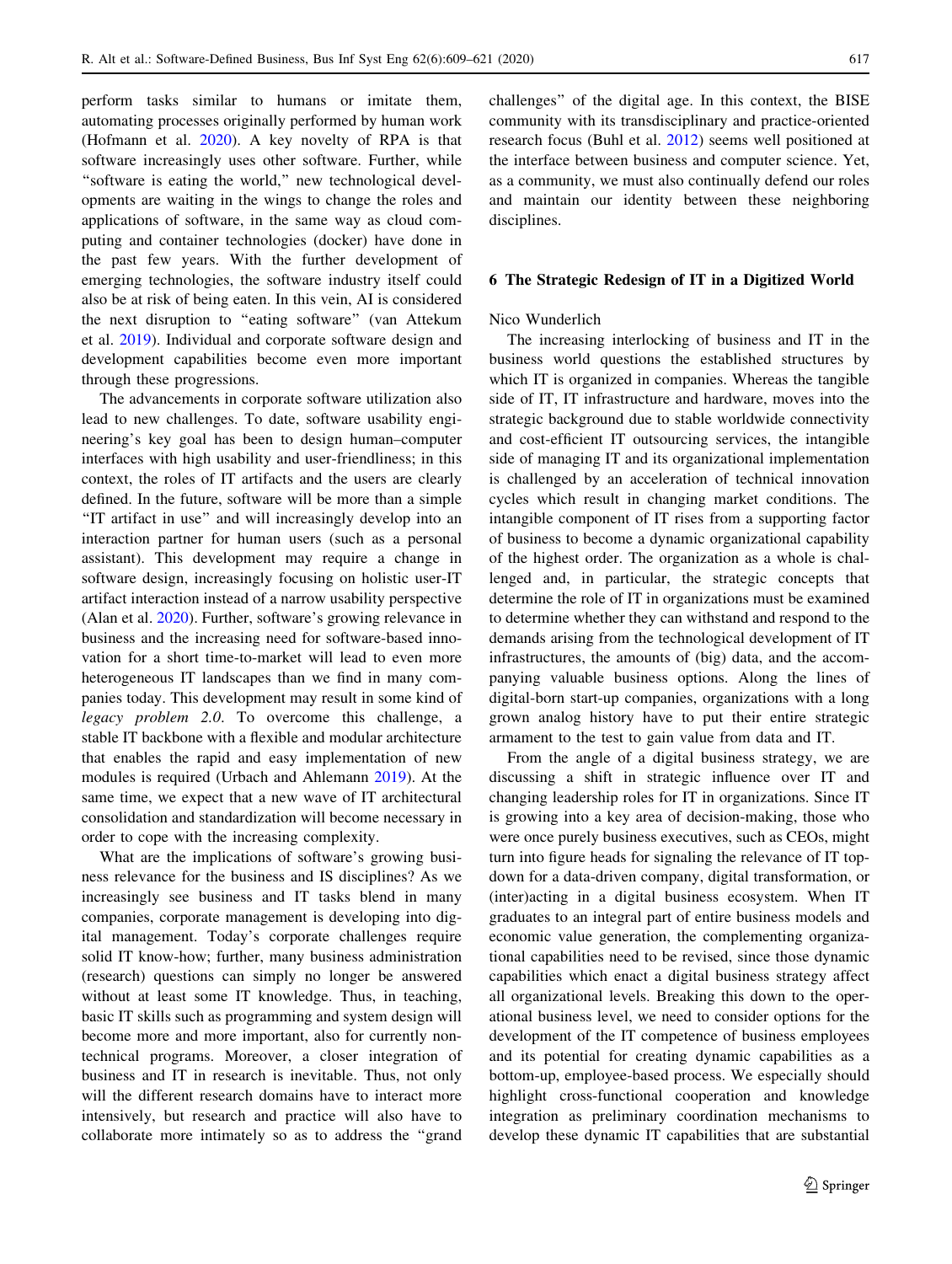for achieving sustainable success in fast-moving digital markets.

# 6.1 From IT Alignment to a Digital Business Strategy

The last 25 years have been characterized by bridging the gap between business and IT. IT entered an analog world and was integrated bit by bit, more sideways as technical support rather than being introduced bottom-up by the business or prioritized top-down by the management. Even a discussion took place if investments in IT would ever be able to deliver business value or should in principle merely be utilized for basic cost efficiency, e.g., for automation. This supportive function of IT was reflected from a strategic perspective in the concept of strategic business-IT alignment, which measures the congruence of a separate IT strategy with the overall business strategy of an organization. Higher degrees of IT alignment could be reached through social alignment of the two responsible executives of the separate strategies, manifested in social interaction between CIOs and CEOs (or the remaining business managers). The organizational implementation of this business-IT relationship on managerial level had to be embodied in official formats, such as regular meetings, to keep both sides in constant contact, share a common language regarding IT, and generate profound IT knowledge of the business managers. The bridging was necessary since the executives had different professional backgrounds and competencies and still had to share a common basis of communicating and decision making for the good of the firm. This process of aligning handles IT as a sidearm or aberration, a supportive function—in contrast to the requirements in accelerated digital markets that challenge companies to promote IT as the core of dynamic organizational capabilities and underlying employee-based IT competencies.

# 6.2 A Business Strategy to Compete in a Digitized World

A digital business strategy constitutes a fusion of business and IT strategy in one single concept and is particularly distinctive in enclosing digital resources to create business value (Bharadwaj et al. [2013](#page-11-0)). This fusion manifests the rise of IT from the functional level to the firm level and demonstrates the top-down relevance of IT for business. The concept of the digital business strategy addresses implementations for dynamic capabilities in several areas: the cross-functional concept breaks up functional silos and encompasses the entire organization. Firms navigate in extended digital business ecosystems, utilize network and platform effects, as well as leveraging multi-sided business models, alliances, and complementary partnerships. A scalable, agile IT infrastructure enables digital supply chains, accelerated sense and response cycles, and increased frequency of product launches. Finally, data, knowledge abundance, and accelerated and automated decision-making are instrumentalized for value generation. Through enacting a digital business strategy, firms stimulate the IT-enabled and broadly discussed dynamic capabilities, such as agility—be it organizational or information-technical—platform capabilities, digitally supported decision-making, or organizational innovativeness. While many companies struggle with ''how to execute digital transformation'', research provides an answer at hand with regard to scope, scalability, (market) speed, and sources of value creation. Equipped with this toolbox, a digital business strategy provides a firm-wide guideline on what to consider for digital transformation, and how to become a data-driven company, or how to interact in digital business ecosystems.

### 6.3 Who Actually Leads IT in a Digitized Company

The two concepts business-IT alignment and digital business strategy do not only differ in their structure as either coordinating two separate strategies or indorsing one fused overall strategy, they also vary as to which organizational leaders are found to be influential in their formulation. A test of both constructs within one nomological net reveals how top executives from business and IT influence both concepts differently in knowledge-intensive companies (Wunderlich [2018](#page-12-0)). For IT alignment, the results are in line with the theoretical structure of the concept, since both leaders (CIO and top business executives) influence the formation of IT alignment in comparable intensity. After a decade to overcome the gap between business and IT via IT alignment, the well-balanced influence of both the IT and the business side on business-IT alignment highlights this concept as being approved. This is in contrast to the digital business strategy: The business strategy that dynamically incorporates IT-related resources is exclusively influenced by business executives—the CIO executes zero influence in building the digital business strategy, this being confirmed by validated statistical procedures. The findings underline that the increasing relevance of IT for the entire business moves the strategic responsibility for IT from the CIO to the business executives, in particular the CEO. The highest-ranked business executive is therefore in charge of realizing the importance of IT for the company and of incorporating this paradigm into a digital business strategy in order to issue and establish a top-down guideline for the digitalization of the company. Still, an indirect influence of the CIO on the digital business strategy remains via the process of social alignment in the regarding organizations, though this communicative coordination between business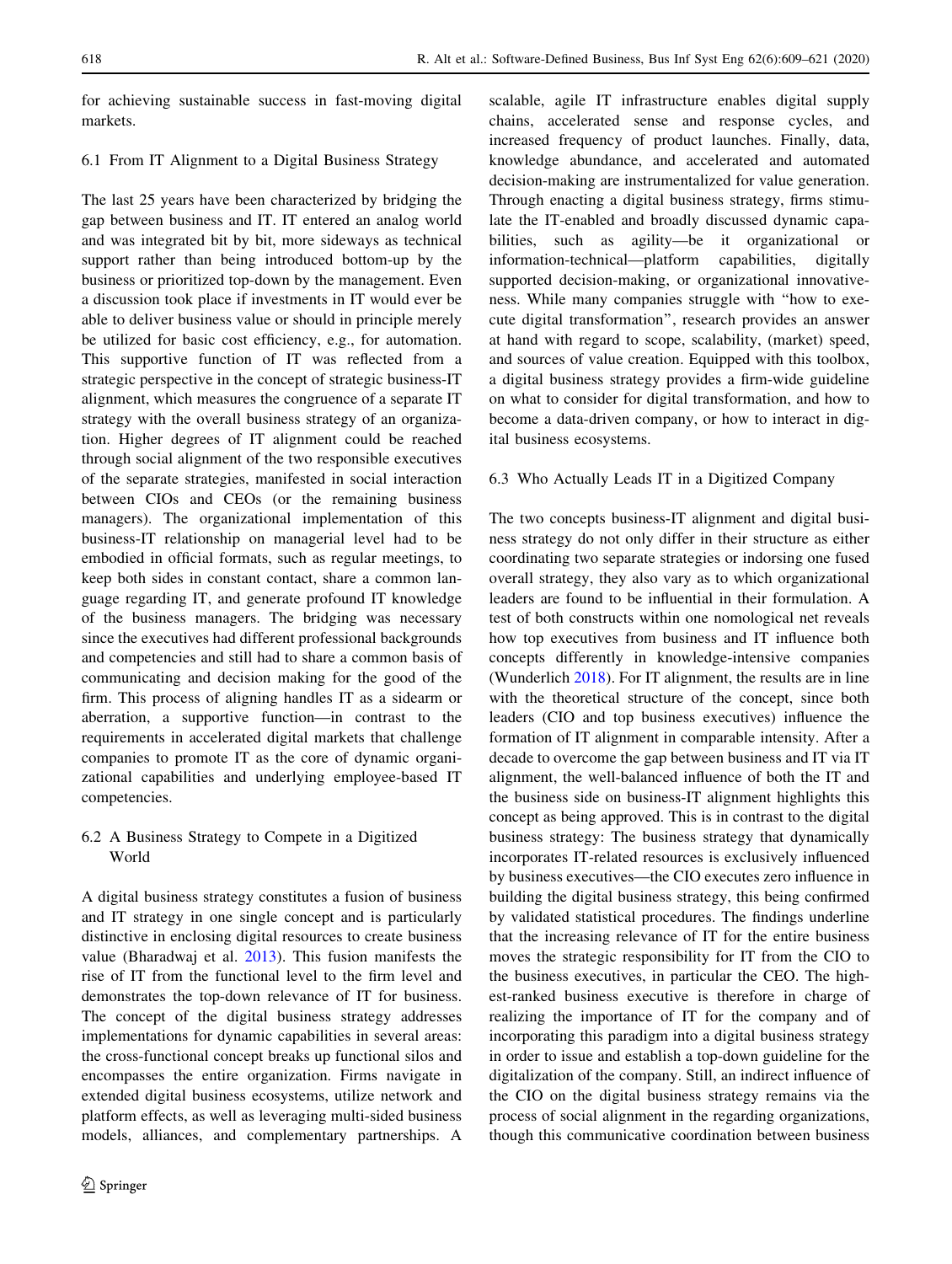executives' and the CIO's understanding of IT cannot disguise the CIO's loss of strategic influence. The ''digitization'' of the business strategy leads to the disempowerment of the CIO in strategic questions. When establishing a digital business strategy, probably a CEO can be considered to be the highest IT leader in an organization. This change of baton for IT from CIO to CEO underlines how deeply the rise of IT as the core of business processes, business models, and entire companies effects the organizational structures around IT.

### 6.4 Developing IT Knowledge on a Functional Level

The shift of influence over IT strategy from the CIO towards the CEO raises the question of the future role of a CIO. The rise of IT to strategic top-level signals the pivotal rank of IT for the entire organization—and indicates the relevance of IT competencies of business employees on the functional level. Phenomena such as the consumerization of IT describe how the business employees' handling of IT improves, sometimes claimed as proworkers following the appearance of prosumers as ITcompetent customers in e-business. Addressing the dynamic requirements demanded by a digital business strategy to compete in digital markets, research shows that CIO practices enhance organizational innovativeness, which is one dynamic capability (Wunderlich and Beck [2018\)](#page-12-0). The study especially investigates IT-enabled innovativeness, facilitated by the IT knowledge of the businessside. The CIO demonstrates a positive influence on the IT knowledge on both the managerial level as well as the functional level. However, the results exhibit that the development of business employees' IT knowledge is especially important to achieve dynamic capabilities in highly digitized firms: Companies guided by a digital business strategy draw organizational innovativeness to a higher extent from the functional level than from the managerial level. While it had already been found that technology-oriented strategies stimulate organizational innovativeness and consequently firm performance, the study explains in particular how the dynamic capabilities of innovativeness result from the integration of business employees and their respective IT knowledge in the context of digitization. In practice, CIOs in highly digitized businesses are well advised to concentrate on reinforcing this beneficial employee-based resource of IT knowledge, underlining the CIO's function as an essential organizational institution for mediating external information into internal knowledge and structures (Wunderlich and Beck [2017\)](#page-12-0). If the CIO enhances the IT knowledge of business employees, this opens an additional role for the CIO in developing crucial functional IT competencies. Before, educating IT knowledge on the business side was found to

be a relevant CIO role on the managerial level in the context of business-IT alignment only. The influence of the CIO on knowledge exchange between the business side and IT side on the functional level has so far been under-researched, but seems to be considered for further investigation into how to generate dynamic capabilities. Organizational phenomena such as forms of cross-disciplinary co-working and cultural aspects such as a positive organizational climate for IT promise positive effects, since these phenomena enable business and IT staff to cooperate in reliable organizational configurations for intensive knowledge exchange and creation. Different forms of organizational entities are conceivable and partially implemented in practice: the options commence with cross-functional IT-related project teams to work on a temporally limited task, continue with distinct organizational units such as digital innovation labs and departments named 'digital transformation', and end with predominantly externally organized digital incubators and accelerators. The question arises, how tightly or loosely and taking agile and temporal aspects into account—how impermanently or continuously the cooperation manifests itself. These organizational entities bring together business employees and IT experts to interconnect their respective competencies from both sides more closely and substantially to create dynamic capabilities.

# 6.5 Reconfiguring Dynamic IT Capabilities

Implementing a renewed business strategy always demands a corresponding set of organizational capabilities that allow executing what the business strategy defines as guidance. The establishment of a digital business strategy especially demands the redefinition of IT capabilities, traditionally derived from the IT department as a threefold of (flexible) IT infrastructure, technical IT skills of the IT staff, and an intangible component of managing the IT-business relationship. Against the backbone of increasingly interchangeable IT infrastructure through cost-cutting IT outsourcing processes, the relationship component of intertwining business and IT will massively expand and develop into one future source of creating sustainable competitive advantage. This intangible competence should constantly be nurtured by new information on market and technology developments. IT capabilities should reflect those dynamic aspects that transact a digital business strategy in highly competitive digital markets: In digitized companies, IT capabilities emerge additionally outside the boundaries of the IT function and should particularly involve cross-disciplinary mechanisms of knowledge exchange and integration embracing the entire organization and its business environment. In particular, the extant view of IT capabilities as acquired mainly from the IT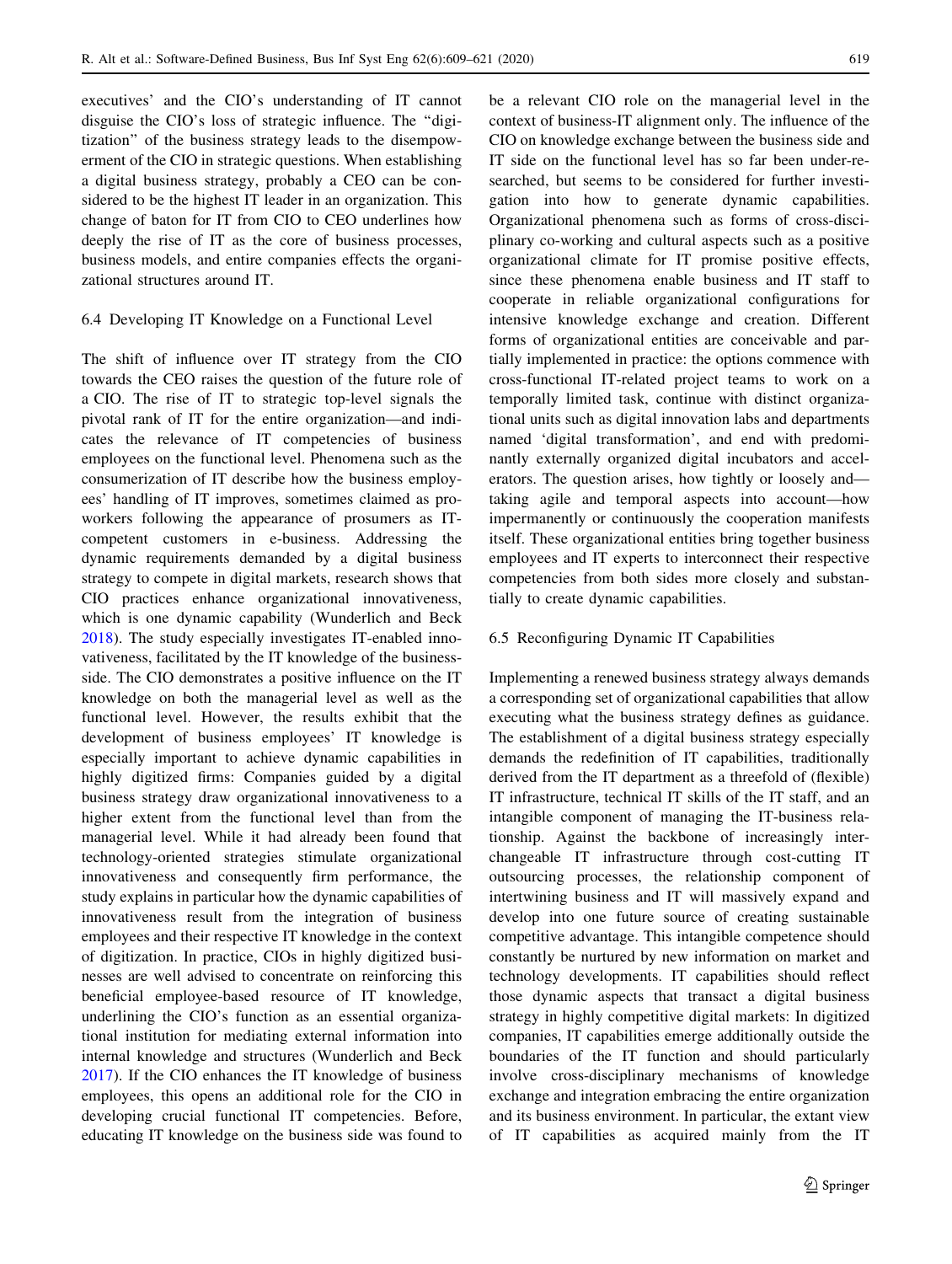<span id="page-11-0"></span>department appears to be outdated, when crucial components for contributing to the catalog of dynamic capabilities in a digital business environment derive from the IT competence of business employees (pro-workers), crossfunctional organizational configurations, and IT decisions motivated by traditionally non-IT-related entities of business.

Open Access This article is licensed under a Creative Commons Attribution 4.0 International License, which permits use, sharing, adaptation, distribution and reproduction in any medium or format, as long as you give appropriate credit to the original author(s) and the source, provide a link to the Creative Commons licence, and indicate if changes were made. The images or other third party material in this article are included in the article's Creative Commons licence, unless indicated otherwise in a credit line to the material. If material is not included in the article's Creative Commons licence and your intended use is not permitted by statutory regulation or exceeds the permitted use, you will need to obtain permission directly from the copyright holder. To view a copy of this licence, visit [http://creativecommons.](http://creativecommons.org/licenses/by/4.0/) [org/licenses/by/4.0/.](http://creativecommons.org/licenses/by/4.0/)

Funding Open Access funding enabled and organized by Projekt DEAL.

### References

- Agerfalk P, Fitzgerald B, Stol K-J (2015) Software sourcing in the age of open. Springer, Cham. [https://doi.org/10.1007/978-3-319-](https://doi.org/10.1007/978-3-319-17266-8) [17266-8](https://doi.org/10.1007/978-3-319-17266-8)
- Alan Y, Urbach N, Hinsen S, Jöhnk J, Beisel P, Weißert M, Blumenthal S, Hofmann P (2020) Think beyond tomorrow: AI, our assistant and friend—challenges and implications for human-AI interaction. Ernst & Young GmbH. [https://www.researchgate.](https://www.researchgate.net/publication/337167160_AI_Our_Assistant_and_Friend_-_Challenges_and_Implications_for_Human-AI_Interaction_KI_mein_Freund_und_Helfer_-_Herausforderungen_und_Implikationen_fur_die_Mensch-KI-Interaktion) [net/publication/337167160\\_AI\\_Our\\_Assistant\\_and\\_Friend\\_-\\_](https://www.researchgate.net/publication/337167160_AI_Our_Assistant_and_Friend_-_Challenges_and_Implications_for_Human-AI_Interaction_KI_mein_Freund_und_Helfer_-_Herausforderungen_und_Implikationen_fur_die_Mensch-KI-Interaktion) [Challenges\\_and\\_Implications\\_for\\_Human-AI\\_Interaction\\_KI\\_](https://www.researchgate.net/publication/337167160_AI_Our_Assistant_and_Friend_-_Challenges_and_Implications_for_Human-AI_Interaction_KI_mein_Freund_und_Helfer_-_Herausforderungen_und_Implikationen_fur_die_Mensch-KI-Interaktion) [mein\\_Freund\\_und\\_Helfer\\_-\\_Herausforderungen\\_und\\_Implika](https://www.researchgate.net/publication/337167160_AI_Our_Assistant_and_Friend_-_Challenges_and_Implications_for_Human-AI_Interaction_KI_mein_Freund_und_Helfer_-_Herausforderungen_und_Implikationen_fur_die_Mensch-KI-Interaktion) [tionen\\_fur\\_die\\_Mensch-KI-Interaktion.](https://www.researchgate.net/publication/337167160_AI_Our_Assistant_and_Friend_-_Challenges_and_Implications_for_Human-AI_Interaction_KI_mein_Freund_und_Helfer_-_Herausforderungen_und_Implikationen_fur_die_Mensch-KI-Interaktion) Accessed 29 May 2020
- Alt R, Auth G, Kögler C (2019) Transformation of consulting for software-defined businesses—lessons from a DevOps case study in a German IT company. In: Nissen V (ed) Advances in consulting research—recent findings and practical cases. Springer, Cham, pp 316–331. [https://doi.org/10.1007/978-3-](https://doi.org/10.1007/978-3-319-95999-3_19) [319-95999-3\\_19](https://doi.org/10.1007/978-3-319-95999-3_19)
- Andreessen M (2011) Why software is eating the world. Wall Street Journal, 20 August 2011. [https://www.wsj.com/articles/SB1000](https://www.wsj.com/articles/SB10001424053111903480904576512250915629460) [1424053111903480904576512250915629460.](https://www.wsj.com/articles/SB10001424053111903480904576512250915629460) Accessed 16 Mar 2020
- Andreessen M (2020) It's time to build. Andreessen Horowitz. [https://](https://a16z.com/2020/04/18/its-time-to-build/) [a16z.com/2020/04/18/its-time-to-build/](https://a16z.com/2020/04/18/its-time-to-build/). Accessed 25 May 2020
- Aziza B (2019) Why Tesla is not a car company and what you can learn from Elon Musk, Forbes, 20 May 2019. [https://www.](https://www.forbes.com/sites/ciocentral/2019/05/20/why-tesla-is-not-a-car-company-and-what-you-can-learn-from-elon-musk/#5d2627e92d79) [forbes.com/sites/ciocentral/2019/05/20/why-tesla-is-not-a-car](https://www.forbes.com/sites/ciocentral/2019/05/20/why-tesla-is-not-a-car-company-and-what-you-can-learn-from-elon-musk/#5d2627e92d79)[company-and-what-you-can-learn-from-elon-musk/](https://www.forbes.com/sites/ciocentral/2019/05/20/why-tesla-is-not-a-car-company-and-what-you-can-learn-from-elon-musk/#5d2627e92d79) [#5d2627e92d79.](https://www.forbes.com/sites/ciocentral/2019/05/20/why-tesla-is-not-a-car-company-and-what-you-can-learn-from-elon-musk/#5d2627e92d79) Accessed 29 May 2020
- Beverungen D, Müller O, Matzner M, Mendling J, vom Brocke J (2019) Conceptualizing smart service systems. Electron Market 29(1):7–18. <https://doi.org/10.1007/s12525-017-0270-5>
- Bharadwaj AS, El Sawy OA, Pavlou PA, Venkatraman N (2013) Digital business strategy: toward a next generation of insights. MIS Q 37(2):471–482. [https://doi.org/10.25300/MISQ/2013/37:](https://doi.org/10.25300/MISQ/2013/37:2.3) [2.3](https://doi.org/10.25300/MISQ/2013/37:2.3)
- Boynton AC, Jacobs GC, Zmud RW (1992) Whose responsibility is IT management? Sloan Manag Rev 33(4):32–38
- Brenner W, Karagiannis D, Kolbe L, Krüger J, Leifer L, Lamberti H-J, Leimeister JM, Österle H, Petrie C, Plattner H, Schwabe G, Uebernickel F, Winter R, Zarnekow R (2014) User, use & utility research. Bus Inf Syst Eng 6(1):55–61. [https://doi.org/10.1007/](https://doi.org/10.1007/s12599-013-0302-4) [s12599-013-0302-4](https://doi.org/10.1007/s12599-013-0302-4)
- Buhl HU, Müller G, Fridgen G, Röglinger M (2012) Business and information systems engineering: a complementary approach to information systems—what we can learn from the past and may conclude from present reflection on the future. J Assoc Inf Syst 13(4):236–253. <https://doi.org/10.17705/1jais.00292>
- BVMW (2020) Der Mittelstand ist Garant für Stabilität und Fortschritt. [https://www.bvmw.de/themen/mittelstand/zahlen-fak](https://www.bvmw.de/themen/mittelstand/zahlen-fakten/) [ten/.](https://www.bvmw.de/themen/mittelstand/zahlen-fakten/) Accessed 25 May 2020
- Clegg LJ, Voss H, Chen L (2019) Can VUCA help us generate new theory within international business? In: Tulder RV, Verbeke A, Jankowska B (eds) International business in a VUCA world: the changing role of states and firms., Emerald, Bingley, pp 55–66. <https://doi.org/10.1108/S1745-886220190000014005>
- Cragg P, Mills A, Suraweera T (2013) The influence of IT management sophistication and IT support on IT success in small and medium-sized enterprises. J Small Bus Manag 51(4):617–636. <https://doi.org/10.1111/jsbm.12001>
- Drasch B, Schweizer A, Urbach N (2018) Integrating the troublemakers: a taxonomy for the cooperation between retail banks and Fintechs. J Econ Bus 100:26–42. [https://doi.org/10.1016/j.](https://doi.org/10.1016/j.jeconbus.2018.04.002) [jeconbus.2018.04.002](https://doi.org/10.1016/j.jeconbus.2018.04.002)
- Ebert C, Gallardo G, Hernantes J, Serrano N (2016) DevOps. IEEE Softw 33(3):94–100. <https://doi.org/10.1109/MS.2016.68>
- Hampel C (2020) Tesla brings in giant casting machines for model Y. electrive.com. [https://www.electrive.com/2020/08/17/tela-brings](https://www.electrive.com/2020/08/17/tela-brings-in-giant-casting-machines/)[in-giant-casting-machines/](https://www.electrive.com/2020/08/17/tela-brings-in-giant-casting-machines/). Accessed 20 Aug 2020
- Hofmann P, Samp C, Urbach N (2020) Robotic process automation. Electron Market 30(1):99–106. [https://doi.org/10.1007/s12525-](https://doi.org/10.1007/s12525-019-00365-8) [019-00365-8](https://doi.org/10.1007/s12525-019-00365-8)
- IEEE (1990) IEEE standard glossary of software engineering terminology. IEEE, New York. [https://doi.org/10.1109/IEEESTD.](https://doi.org/10.1109/IEEESTD.1990.101064) [1990.101064](https://doi.org/10.1109/IEEESTD.1990.101064)
- Jöhnk J, Röglinger M, Thimmel M, Urbach N (2017) How to implement agile IT setups: a taxonomy of design options. In: Proceedings of the 25th European conference on information systems (ECIS 2017), Guimarães
- Keel AJ, Orr MA, Hernandez RR, Patrocinio EA, Bouchard J (2007) From a technology-oriented to a service-oriented approach to IT management. IBM Syst J 46(3):549–564. [https://doi.org/10.](https://doi.org/10.1147/sj.463.0549) [1147/sj.463.0549](https://doi.org/10.1147/sj.463.0549)
- Klebnikov S (2020) Tesla is overvalued: investors are treating it too much like a tech company, says Morgan Stanley. Forbes, 23 June 2020. [https://www.forbes.com/sites/sergeiklebnikov/2020/06/23/](https://www.forbes.com/sites/sergeiklebnikov/2020/06/23/tesla-is-overvalued-investors-are-treating-it-too-much-like-a-tech-company-says-morgan-stanley/) [tesla-is-overvalued-investors-are-treating-it-too-much-like-a](https://www.forbes.com/sites/sergeiklebnikov/2020/06/23/tesla-is-overvalued-investors-are-treating-it-too-much-like-a-tech-company-says-morgan-stanley/)[tech-company-says-morgan-stanley/.](https://www.forbes.com/sites/sergeiklebnikov/2020/06/23/tesla-is-overvalued-investors-are-treating-it-too-much-like-a-tech-company-says-morgan-stanley/) Accessed 10 Aug 2020
- Klotz S, Kopper A, Westner M, Strahringer S (2019) Causing factors, outcomes, and governance of shadow IT and business-managed IT: a systematic literature review. Int J Inf Syst Project Manag 7(1):15–43. <https://doi.org/10.12821/ijispm070102>
- Klotz S, Westner M, Strahringer S (2020) From shadow IT to business-managed IT and back again: how responsibility for IT instances evolves over time. In: Proceedings PACIS 2020. <https://aisel.aisnet.org/pacis2020/94>. Accessed 3 Sept 2020
- Kohavi R, Longbotham R (2016) Online controlled experiments and A/B testing. In: Sammut C, Webb GI (eds) Encyclopedia of machine learning and data mining. Springer, New York, pp 922–929. [https://doi.org/10.1007/978-1-4899-7502-7\\_891-1](https://doi.org/10.1007/978-1-4899-7502-7_891-1)
- Kowalkowski C, Gebauer H, Kamp B, Parry G (2017) Servitization and deservitization: overview, concepts, and definitions. Ind